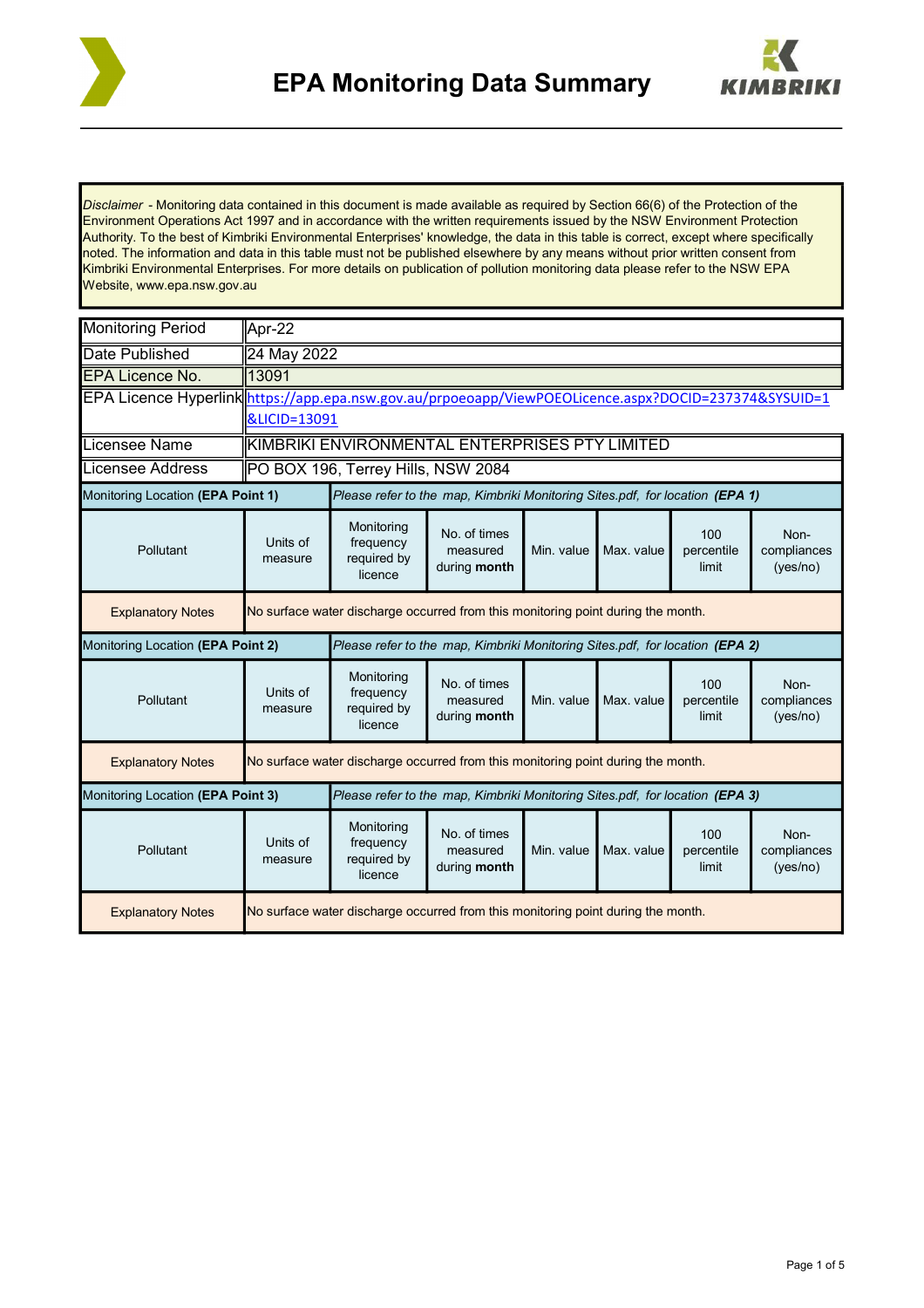

## **EPA Monitoring Data Summary**



| Monitoring Location (EPA Point 21)    | Please refer to the map, Kimbriki Monitoring Sites.pdf, for location (EPA 21)                                      |                                                                                                                                                           |                                          |            |            |                            |                                 |  |
|---------------------------------------|--------------------------------------------------------------------------------------------------------------------|-----------------------------------------------------------------------------------------------------------------------------------------------------------|------------------------------------------|------------|------------|----------------------------|---------------------------------|--|
| Pollutant                             | Units of<br>measure                                                                                                | Monitoring<br>frequency<br>required by<br>licence                                                                                                         | No. of times<br>measured<br>during month | Min. value | Max. value | 100<br>percentile<br>limit | Non-<br>compliances<br>(yes/no) |  |
| Biochemical oxygen<br><b>I</b> demand | mg/L<br>(Note 1)                                                                                                   | Special<br>Frequency 1<br>(Note 2)                                                                                                                        | 6                                        | $5$        | 5.9        | 20                         | yes                             |  |
| Nitrogen (ammonia)                    | mg/L<br>(Note 1)                                                                                                   | Daily during any<br>discharge                                                                                                                             | 32                                       | < 0.01     | 0.60       | $\mathbf{1}$               | no                              |  |
| pH                                    | pH                                                                                                                 | Daily during any<br>discharge                                                                                                                             | 32                                       | 6.85       | 7.96       | $6.5 - 8.5$                | no                              |  |
| Total suspended solids                | mg/L<br>(Note 1)                                                                                                   | Daily during any<br>discharge                                                                                                                             | 32                                       | $5$        | 290        | 50                         | yes                             |  |
| <b>Explanatory Notes</b>              | (Note 1) mg/L (milligrams per litre)<br>(Note 2) Special Frequency 1 - Quarterly and on the first day of discharge |                                                                                                                                                           |                                          |            |            |                            |                                 |  |
| Monitoring Location (EPA Point 22)    |                                                                                                                    | Enclosed Ground Level Flare in the North-Eastern corner of the Premises. Please refer<br>to the map. Kimbriki Monitoring Sites.pdf, for location (EPA 22) |                                          |            |            |                            |                                 |  |
| Parameter                             | Units of<br>measure                                                                                                | Monitoring<br>frequency<br>required by<br>licence                                                                                                         | No. of times<br>measured<br>during month | Min. value | Max. value | Lower Limit<br>(Note 2)    | Non-<br>compliances<br>(yes/no) |  |
| Residence Time                        | seconds                                                                                                            | Continuous                                                                                                                                                | Continuous                               | 0.9        | 1.1        | 0.6                        | no                              |  |
| Temperature                           | $^{\circ}C$<br>(Note 1)                                                                                            | Continuous                                                                                                                                                | Continuous                               | 792        | 805        | 760                        | no                              |  |
| <b>Explanatory Notes</b>              | (Note 1) °C (degrees Celsius)<br>(Note 2) The parameter value must be greater than the Lower Limit specified       |                                                                                                                                                           |                                          |            |            |                            |                                 |  |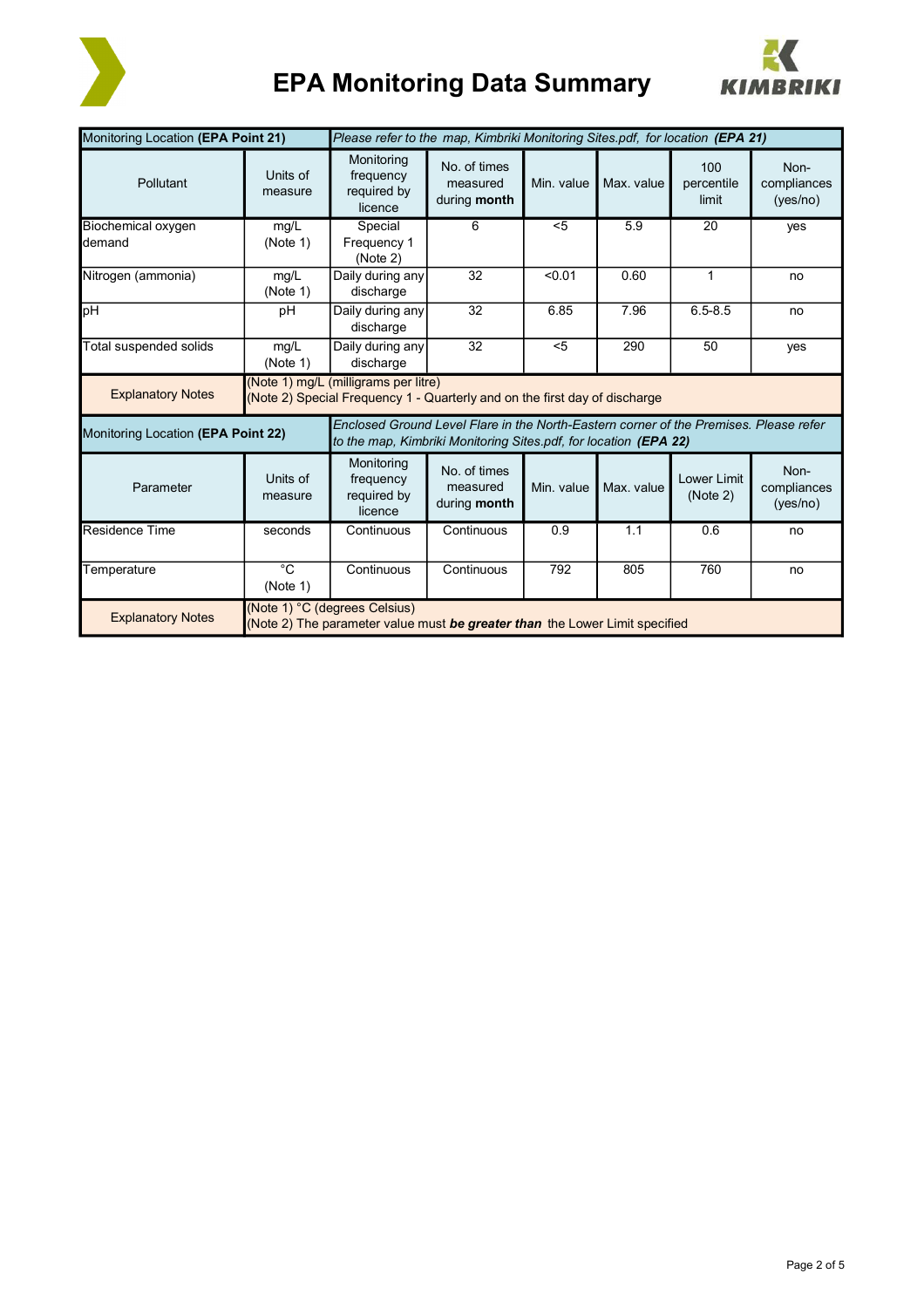



Disclaimer - Monitoring data contained in this document is made available as required by Section 66(6) of the Protection of the Environment Operations Act 1997<br>and in accordance with the written requirements issued by the

| <b>Monitoring Period</b>           | Apr-22                                                                                                                                                                                                                                                                                                                                                                                                                                                                                                                                                                                                                                                                                                                                                                                                                                                                                                                                                                                                                                                                                                                                                                                                                                                                                                                                                                                                                                                                                                                                                                                                                                                                                                                                                                                                                                                                                                                                                                                                                                                                                                                                                                                                                                                                                                                                                                                                                                                                                                                                                                        |                                                   |                            |                            |                         |                                                                |  |  |  |
|------------------------------------|-------------------------------------------------------------------------------------------------------------------------------------------------------------------------------------------------------------------------------------------------------------------------------------------------------------------------------------------------------------------------------------------------------------------------------------------------------------------------------------------------------------------------------------------------------------------------------------------------------------------------------------------------------------------------------------------------------------------------------------------------------------------------------------------------------------------------------------------------------------------------------------------------------------------------------------------------------------------------------------------------------------------------------------------------------------------------------------------------------------------------------------------------------------------------------------------------------------------------------------------------------------------------------------------------------------------------------------------------------------------------------------------------------------------------------------------------------------------------------------------------------------------------------------------------------------------------------------------------------------------------------------------------------------------------------------------------------------------------------------------------------------------------------------------------------------------------------------------------------------------------------------------------------------------------------------------------------------------------------------------------------------------------------------------------------------------------------------------------------------------------------------------------------------------------------------------------------------------------------------------------------------------------------------------------------------------------------------------------------------------------------------------------------------------------------------------------------------------------------------------------------------------------------------------------------------------------------|---------------------------------------------------|----------------------------|----------------------------|-------------------------|----------------------------------------------------------------|--|--|--|
| Date Published                     | 24 May 2022                                                                                                                                                                                                                                                                                                                                                                                                                                                                                                                                                                                                                                                                                                                                                                                                                                                                                                                                                                                                                                                                                                                                                                                                                                                                                                                                                                                                                                                                                                                                                                                                                                                                                                                                                                                                                                                                                                                                                                                                                                                                                                                                                                                                                                                                                                                                                                                                                                                                                                                                                                   |                                                   |                            |                            |                         |                                                                |  |  |  |
| EPA Licence No.                    | 13091                                                                                                                                                                                                                                                                                                                                                                                                                                                                                                                                                                                                                                                                                                                                                                                                                                                                                                                                                                                                                                                                                                                                                                                                                                                                                                                                                                                                                                                                                                                                                                                                                                                                                                                                                                                                                                                                                                                                                                                                                                                                                                                                                                                                                                                                                                                                                                                                                                                                                                                                                                         |                                                   |                            |                            |                         |                                                                |  |  |  |
| <b>EPA Licence Hyperlink</b>       | https://app.epa.nsw.gov.au/prpoeoapp/ViewPOEOLicence.aspx?DOCID=237374&SYSUID=1&LICID=13091                                                                                                                                                                                                                                                                                                                                                                                                                                                                                                                                                                                                                                                                                                                                                                                                                                                                                                                                                                                                                                                                                                                                                                                                                                                                                                                                                                                                                                                                                                                                                                                                                                                                                                                                                                                                                                                                                                                                                                                                                                                                                                                                                                                                                                                                                                                                                                                                                                                                                   |                                                   |                            |                            |                         |                                                                |  |  |  |
| Licensee Name                      | KIMBRIKI ENVIRONMENTAL ENTERPRISES PTY LIMITED                                                                                                                                                                                                                                                                                                                                                                                                                                                                                                                                                                                                                                                                                                                                                                                                                                                                                                                                                                                                                                                                                                                                                                                                                                                                                                                                                                                                                                                                                                                                                                                                                                                                                                                                                                                                                                                                                                                                                                                                                                                                                                                                                                                                                                                                                                                                                                                                                                                                                                                                |                                                   |                            |                            |                         |                                                                |  |  |  |
| Licensee Address                   | PO BOX 196, Terrey Hills, NSW 2084                                                                                                                                                                                                                                                                                                                                                                                                                                                                                                                                                                                                                                                                                                                                                                                                                                                                                                                                                                                                                                                                                                                                                                                                                                                                                                                                                                                                                                                                                                                                                                                                                                                                                                                                                                                                                                                                                                                                                                                                                                                                                                                                                                                                                                                                                                                                                                                                                                                                                                                                            |                                                   |                            |                            |                         |                                                                |  |  |  |
| Monitoring Location (EPA Point 21) | Please refer to the map, Kimbriki Monitoring Sites.pdf, for location (EPA 21)                                                                                                                                                                                                                                                                                                                                                                                                                                                                                                                                                                                                                                                                                                                                                                                                                                                                                                                                                                                                                                                                                                                                                                                                                                                                                                                                                                                                                                                                                                                                                                                                                                                                                                                                                                                                                                                                                                                                                                                                                                                                                                                                                                                                                                                                                                                                                                                                                                                                                                 |                                                   |                            |                            |                         |                                                                |  |  |  |
| Pollutant                          | Units of<br>measure                                                                                                                                                                                                                                                                                                                                                                                                                                                                                                                                                                                                                                                                                                                                                                                                                                                                                                                                                                                                                                                                                                                                                                                                                                                                                                                                                                                                                                                                                                                                                                                                                                                                                                                                                                                                                                                                                                                                                                                                                                                                                                                                                                                                                                                                                                                                                                                                                                                                                                                                                           | Monitoring<br>frequency<br>required by<br>licence | 100<br>percentile<br>limit | Date of non-<br>compliance | Value                   | Five-day cumulative rainfall recorded on<br>site (mm) (Note 1) |  |  |  |
| Biochemical oxygen demand          | mg/L<br>(Note 2)                                                                                                                                                                                                                                                                                                                                                                                                                                                                                                                                                                                                                                                                                                                                                                                                                                                                                                                                                                                                                                                                                                                                                                                                                                                                                                                                                                                                                                                                                                                                                                                                                                                                                                                                                                                                                                                                                                                                                                                                                                                                                                                                                                                                                                                                                                                                                                                                                                                                                                                                                              | Special<br>Frequency 1<br>(Note 3)                | $\overline{20}$            | 14/04/2022                 | Unavailable<br>(Note 4) | 18                                                             |  |  |  |
| Total suspended solids             | mg/L<br>(Note 2)                                                                                                                                                                                                                                                                                                                                                                                                                                                                                                                                                                                                                                                                                                                                                                                                                                                                                                                                                                                                                                                                                                                                                                                                                                                                                                                                                                                                                                                                                                                                                                                                                                                                                                                                                                                                                                                                                                                                                                                                                                                                                                                                                                                                                                                                                                                                                                                                                                                                                                                                                              | Daily during<br>any discharge                     | 50                         | 1/04/2022                  | 230<br>(Note 5)         | 58                                                             |  |  |  |
| Total suspended solids             | mg/L<br>(Note 2)                                                                                                                                                                                                                                                                                                                                                                                                                                                                                                                                                                                                                                                                                                                                                                                                                                                                                                                                                                                                                                                                                                                                                                                                                                                                                                                                                                                                                                                                                                                                                                                                                                                                                                                                                                                                                                                                                                                                                                                                                                                                                                                                                                                                                                                                                                                                                                                                                                                                                                                                                              | Daily during<br>any discharge                     | 50                         | 2/04/2022                  | 140<br>(Note 5)         | 47.5                                                           |  |  |  |
| Total suspended solids             | mg/L<br>(Note 2)                                                                                                                                                                                                                                                                                                                                                                                                                                                                                                                                                                                                                                                                                                                                                                                                                                                                                                                                                                                                                                                                                                                                                                                                                                                                                                                                                                                                                                                                                                                                                                                                                                                                                                                                                                                                                                                                                                                                                                                                                                                                                                                                                                                                                                                                                                                                                                                                                                                                                                                                                              | Daily during<br>any discharge                     | 50                         | 6/04/2022                  | 67<br>(Note 5)          | 34                                                             |  |  |  |
| Total suspended solids             | mq/L<br>(Note 2)                                                                                                                                                                                                                                                                                                                                                                                                                                                                                                                                                                                                                                                                                                                                                                                                                                                                                                                                                                                                                                                                                                                                                                                                                                                                                                                                                                                                                                                                                                                                                                                                                                                                                                                                                                                                                                                                                                                                                                                                                                                                                                                                                                                                                                                                                                                                                                                                                                                                                                                                                              | Daily during<br>any discharge                     | 50                         | 14/04/2022                 | 76<br>(Note 6)          | 18                                                             |  |  |  |
| <b>Explanatory Notes</b>           | (Note 1) mm (millimetres)<br>(Note 2) mg/L (milligrams per litre)<br>(Note 3) Special Frequency 1 - Quarterly and on the first day of discharge<br>(Note 4) A BOD result is missing due to the NATA accredited laboratory's courier losing the samples in transit to<br>the laboratory. The missing result is expected to be <5mg/L based on the vast majority of<br>historical data indicating that BOD is <5mg/L in water discharged from the site.<br>(Note 5) While the 5-day cumulative rainfall at the time of exceedance on 1st, 2nd and 6th April 2022 did not<br>meet the five-day duration 90th percentile rainfall event allowance for discharge, the results are attributable to<br>the western basins (EPA 1 and EPA 21) being used to treat significant runoff from an unprecedented amount of<br>rainfall (699.5mm) that occurred in March 2022 and the additional intermittent rainfall from 1st to 6th April 2022.<br>Kimbriki performs daily inspections of sediment controls and proactively maintain controls by all means practical<br>to ensure potential for suspended solids discharge is minimised. Kimbriki performs daily inspections of sediment<br>controls and proactively maintain controls by all means practical to ensure potential for suspended solids<br>discharge is minimised. Kimbriki will also reduce the potential for discharging elevated suspended solids by<br>constructing an up-gradient clean water diversion system which will significantly reduce the stormwater<br>catchment of the western basins and reduce the volume of sediment-laden water to be treated on site<br>(construction is planned for completion before end of 2023).<br>(Note 6) While the 5-day cumulative rainfall at the time of exceedance on 14th April 2022 did not<br>meet the five-day duration 90th percentile rainfall event allowance for discharge, the results are attributable to<br>the western basins (EPA 1 and EPA 21) being used to treat significant runoff from the unprecedented amount of<br>rainfall (699.5mm) in the previous month as well as intermittent rainfall thereafter, including 123.5mm rainfall in<br>the week prior to the day of exceedance. Kimbriki will reduce the potential for discharging elevated suspended<br>solids by constructing an up-gradient clean water diversion system which will significantly reduce the stormwater<br>catchment of the western basins and reduce the volume of sediment-laden water to be treated on site<br>(construction is planned for completion before end of 2023). |                                                   |                            |                            |                         |                                                                |  |  |  |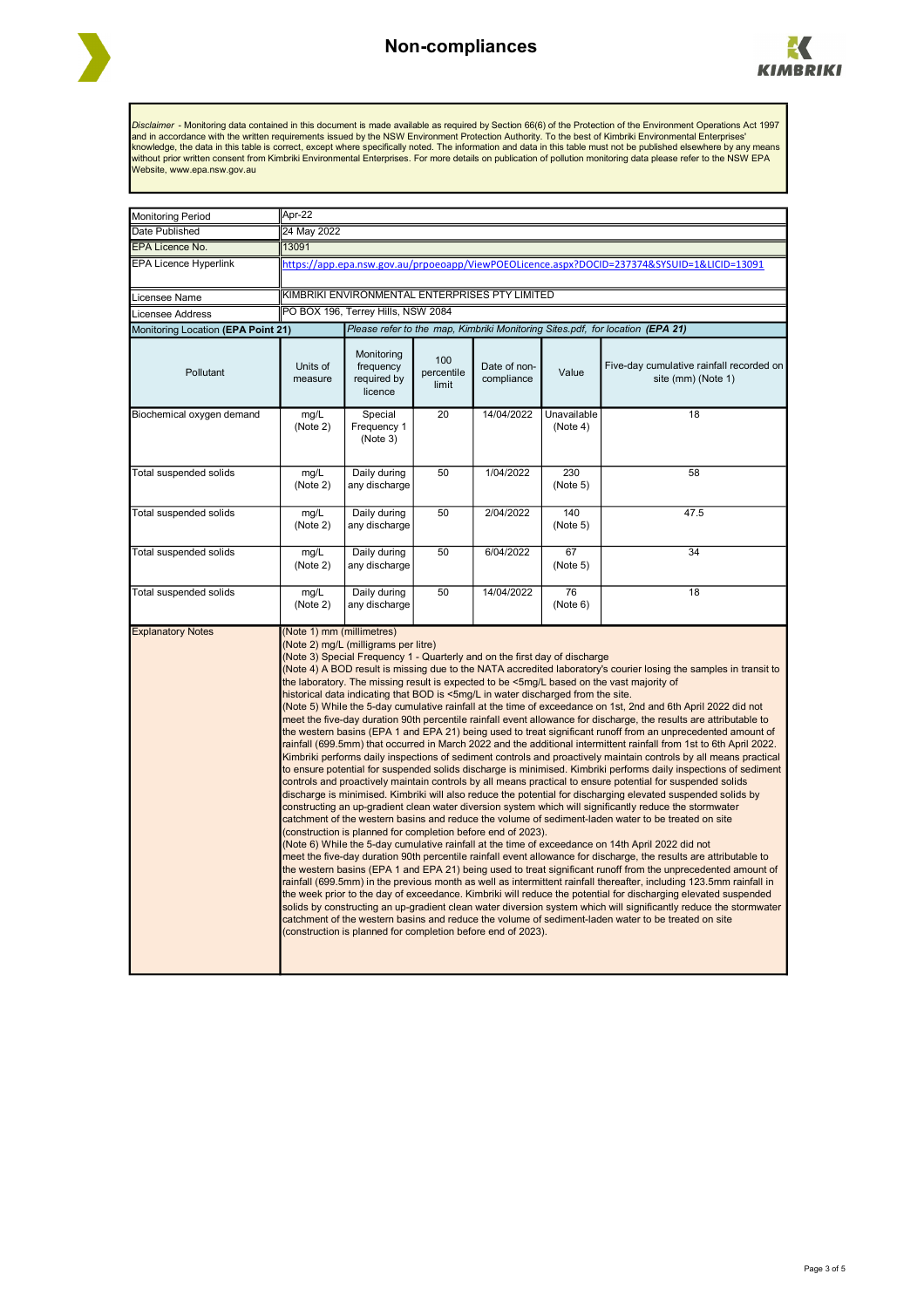

*Disclaimer* - Monitoring data contained in this document is made available as required by Section 66(6) of the Protection of the Environment Operations Act 1997 and in accordance with the written requirements issued by the NSW Environment Protection Authority. To the best of Kimbriki Environmental Enterprises' knowledge, the data in this table is correct, except where specifically noted. The information and data in this table must not be published elsewhere by any means without prior written consent from Kimbriki Environmental Enterprises. For more details on publication of pollution monitoring data please refer to the NSW EPA Website, www.epa.nsw.gov.au

| Monitoring Period                  | Apr-22                                                                             |                                                   |                                                          |  |                       |                 |            |  |  |
|------------------------------------|------------------------------------------------------------------------------------|---------------------------------------------------|----------------------------------------------------------|--|-----------------------|-----------------|------------|--|--|
| Date Published                     | 24 May 2022                                                                        |                                                   |                                                          |  |                       |                 |            |  |  |
| <b>EPA Licence No.</b>             | 13091                                                                              |                                                   |                                                          |  |                       |                 |            |  |  |
| <b>EPA Licence</b>                 | https://app.epa.nsw.gov.au/prpoeoapp/ViewPOEOLicence.aspx?DOCID=237374&SYSUID=1&LI |                                                   |                                                          |  |                       |                 |            |  |  |
| <b>Hyperlink</b>                   | CID=13091                                                                          |                                                   |                                                          |  |                       |                 |            |  |  |
| Licensee Name                      | KIMBRIKI ENVIRONMENTAL ENTERPRISES PTY LIMITED                                     |                                                   |                                                          |  |                       |                 |            |  |  |
| Licensee Address                   | PO BOX 196, Terrey Hills, NSW 2084                                                 |                                                   |                                                          |  |                       |                 |            |  |  |
| Monitoring Location (EPA Point 1)  | Please refer to the map, Kimbriki Monitoring Sites.pdf, for location (EPA 1)       |                                                   |                                                          |  |                       |                 |            |  |  |
| Pollutant                          | Units of<br>measure                                                                | Monitoring<br>frequency<br>required by<br>licence | No. of times<br>measured<br>Min. value I<br>during month |  | Mean value            | Median<br>value | Max. value |  |  |
| <b>Explanatory Notes</b>           | No surface water discharge occurred from this monitoring point during the month.   |                                                   |                                                          |  |                       |                 |            |  |  |
| Monitoring Location (EPA Point 2)  | Please refer to the map, Kimbriki Monitoring Sites.pdf, for location (EPA 2)       |                                                   |                                                          |  |                       |                 |            |  |  |
| Pollutant                          | Units of<br>measure                                                                | Monitoring<br>frequency<br>required by<br>licence | No. of times<br>measured<br>during month                 |  | Min. value Mean value | Median<br>value | Max. value |  |  |
| <b>Explanatory Notes</b>           | No surface water discharge occurred from this monitoring point during the month.   |                                                   |                                                          |  |                       |                 |            |  |  |
| Monitoring Location (EPA Point 3)  | Please refer to the map, Kimbriki Monitoring Sites.pdf, for location (EPA 3)       |                                                   |                                                          |  |                       |                 |            |  |  |
| Pollutant                          | Units of<br>measure                                                                | Monitoring<br>frequency<br>required by<br>licence | No. of times<br>measured<br>during month                 |  | Min. value Mean value | Median<br>value | Max. value |  |  |
| <b>Explanatory Notes</b>           | No surface water discharge occurred from this monitoring point during the month.   |                                                   |                                                          |  |                       |                 |            |  |  |
| Monitoring Location (EPA Point 21) | Please refer to the map, Kimbriki Monitoring Sites.pdf, for location (EPA 21)      |                                                   |                                                          |  |                       |                 |            |  |  |
| Pollutant                          | Units of<br>measure                                                                | Monitoring<br>frequency<br>required by<br>licence | No. of times<br>measured<br>during month                 |  | Min. value Mean value | Median<br>value | Max. value |  |  |
| Conductivity                       | $\mu$ S/cm<br>(Note 1)                                                             | Daily during any<br>discharge                     | 32<br>225<br>341<br>331<br>459                           |  |                       |                 |            |  |  |
| <b>Explanatory Notes</b>           | (Note 1) µS/cm (microsiemens per centimetre)                                       |                                                   |                                                          |  |                       |                 |            |  |  |